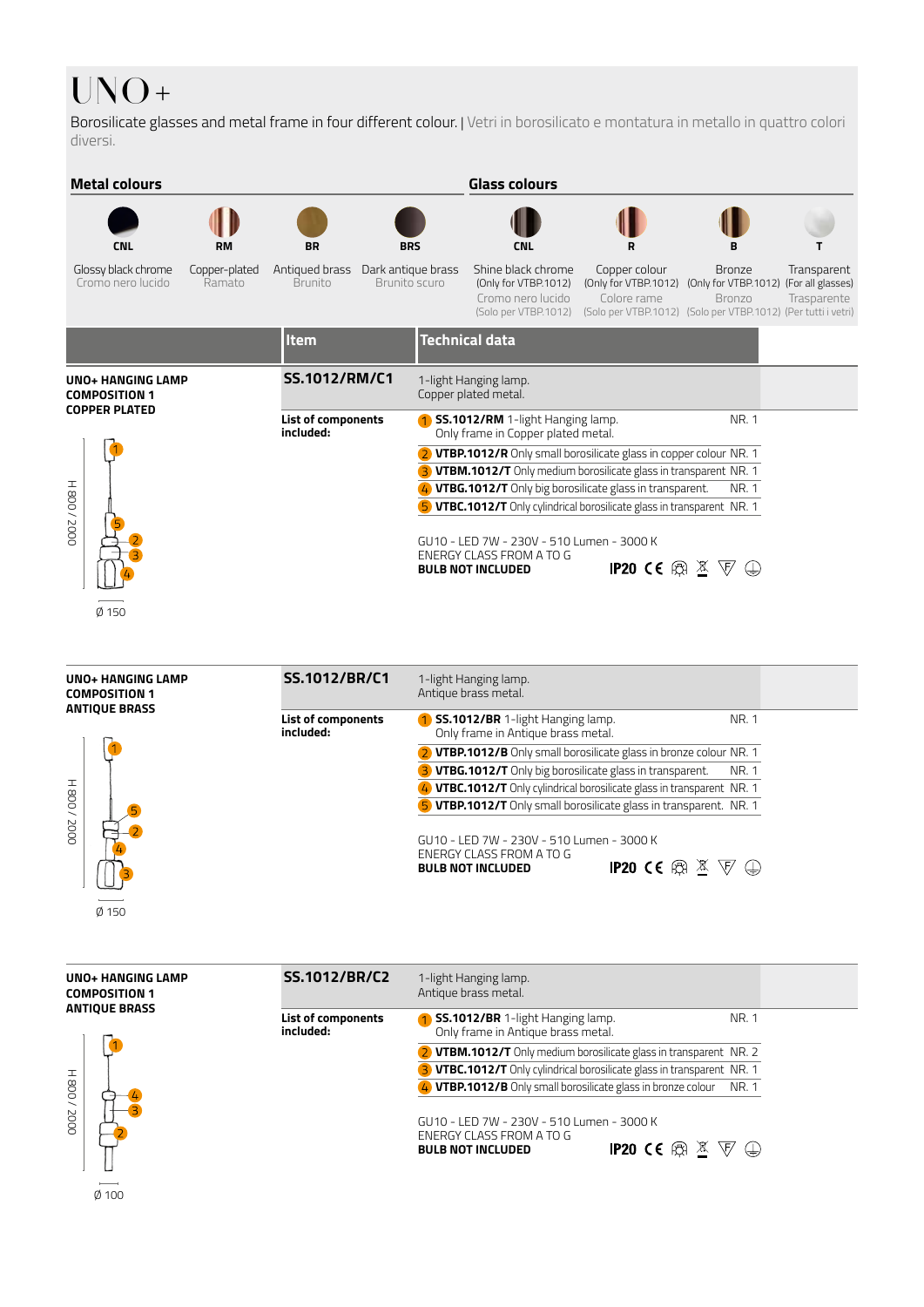





Ø 100

| <b>UNO+ HANGING LAMP</b><br><b>ONLY FRAME</b> |                            | <b>SS.1012/CNL</b> | 1-light Hanging lamp.<br>Only frame in Glossy black chromed metal                                                                                                |
|-----------------------------------------------|----------------------------|--------------------|------------------------------------------------------------------------------------------------------------------------------------------------------------------|
|                                               |                            | <b>SS.1012/RM</b>  | 1-light Hanging lamp.<br>Only frame in Copper plated metal.                                                                                                      |
| $H$ 800/<br>2000<br>Ø60                       |                            | <b>SS.1012/BR</b>  | 1-light Hanging lamp.<br>Only frame in Antique brass metal.                                                                                                      |
|                                               | H<br>$\ddot{5}$<br>$\circ$ | <b>SS.1012/BRS</b> | 1-light Hanging lamp.<br>Only frame in Dark antique brass metal.                                                                                                 |
|                                               |                            |                    | GU10 - LED 7W - 230V - 510 Lumen - 3000 K<br>ENERGY CLASS FROM A TO G<br><b>IP20 CE A <math>\mathbb{X}</math></b><br>$\nabla \oplus$<br><b>BULB NOT INCLUDED</b> |